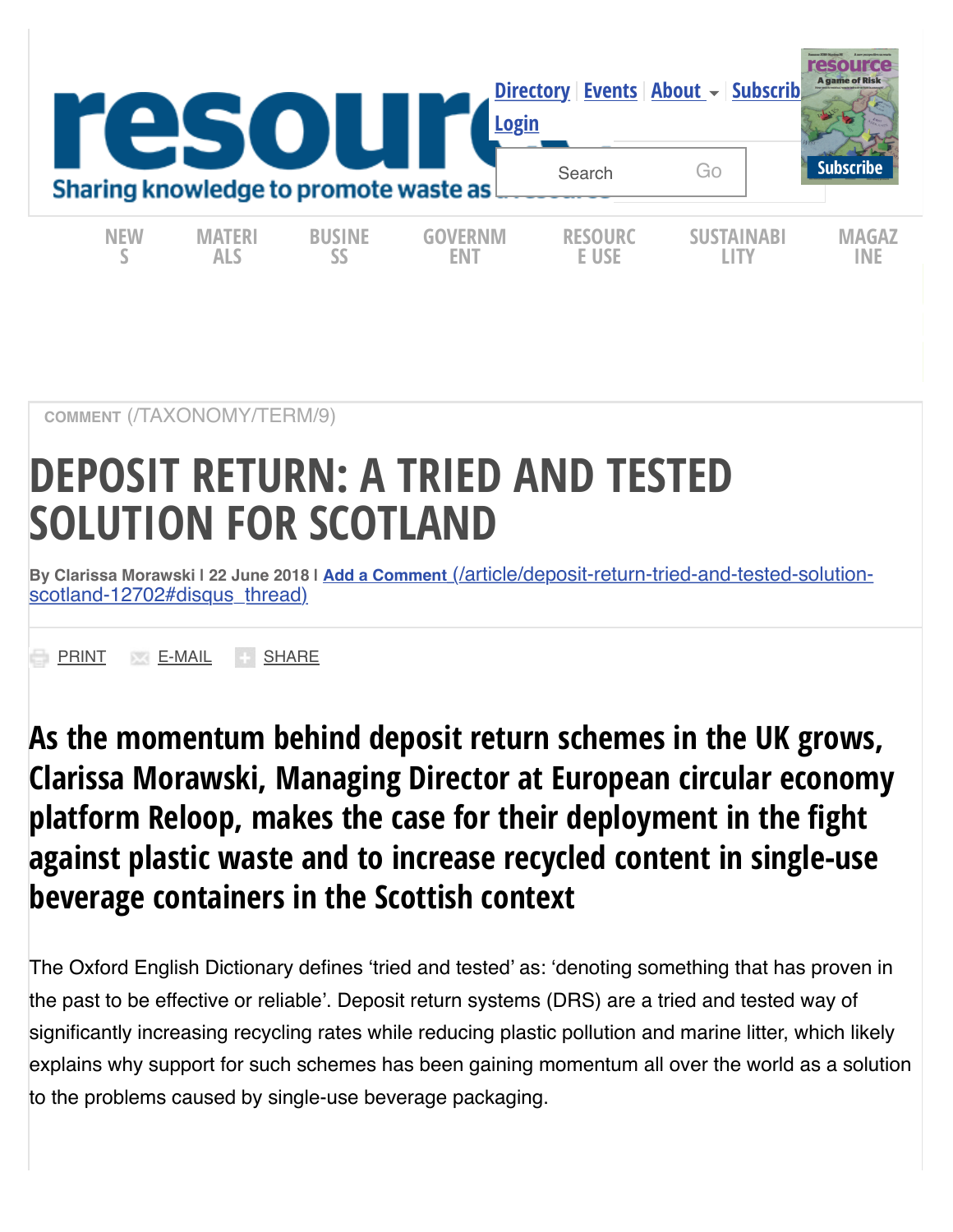Over the last 25 years, the world has witnessed an exponential growth in the consumption of singleuse drinks containers. During this same period, there has been a coordinated and concerted effort by the producers of these products to persuade policy-makers to invest all of our time and money into municipal household recycling programmes and away from separately-implemented DRS.

Scotland has been at the forefront of the push to introduce a DRS in the UK, with Zero Waste Scotland (ZWS) launching a call for evidence on how a DRS could work in Scotland back in 2015, and Scottish First Minister Nicola Sturgeon committing the Scottish Government to introducing such a scheme across Scotland in September of last year, some time before UK Environment Secretary Michael Gove's decision to do the same in England. While the exact design of a Scottish DRS still needs to be defined, there are a number of ways in which such a scheme will lead to better environmental outcomes for Scotland.

#### **Missed the mark**

One glance at recycling rates reveals that the current waste strategy has missed the mark and Scotland is not the only country to recognise that. Irrespective of how successful household recycling programmes are, beverage container recycling rates will continue to stagnate and litter will persist. The fact that more people are now living in multi-residential dwellings, coupled with the away-fromhome consumption trend and relatively cheap and easy disposal, means recycling for drinks containers has achieved only moderate gains. It has also limited the amount of recycled content going back into plastic bottles, due to the challenge of obtaining enough high-quality recycled materials. In fact, a recent survey by Greenpeace found that the top six soft drinks companies in the world (excluding Coca Cola, who would not disclose their figures) use a combined average of only 6.6 per cent recycled PET globally.

#### **Reliable benefits**

DRS has evolved and innovated to the point where it is cost-effective, high performing and good for local jobs. With collection and recycling rates reaching upwards of 90 per cent, the clean material generated by deposit systems will create new business opportunities for Scotland in the form of markets for new collection and logistics services. It also has potential to create new jobs in processing, sorting and recycling.

DRS can also drive increased investment in domestic recycling capacity – a particularly important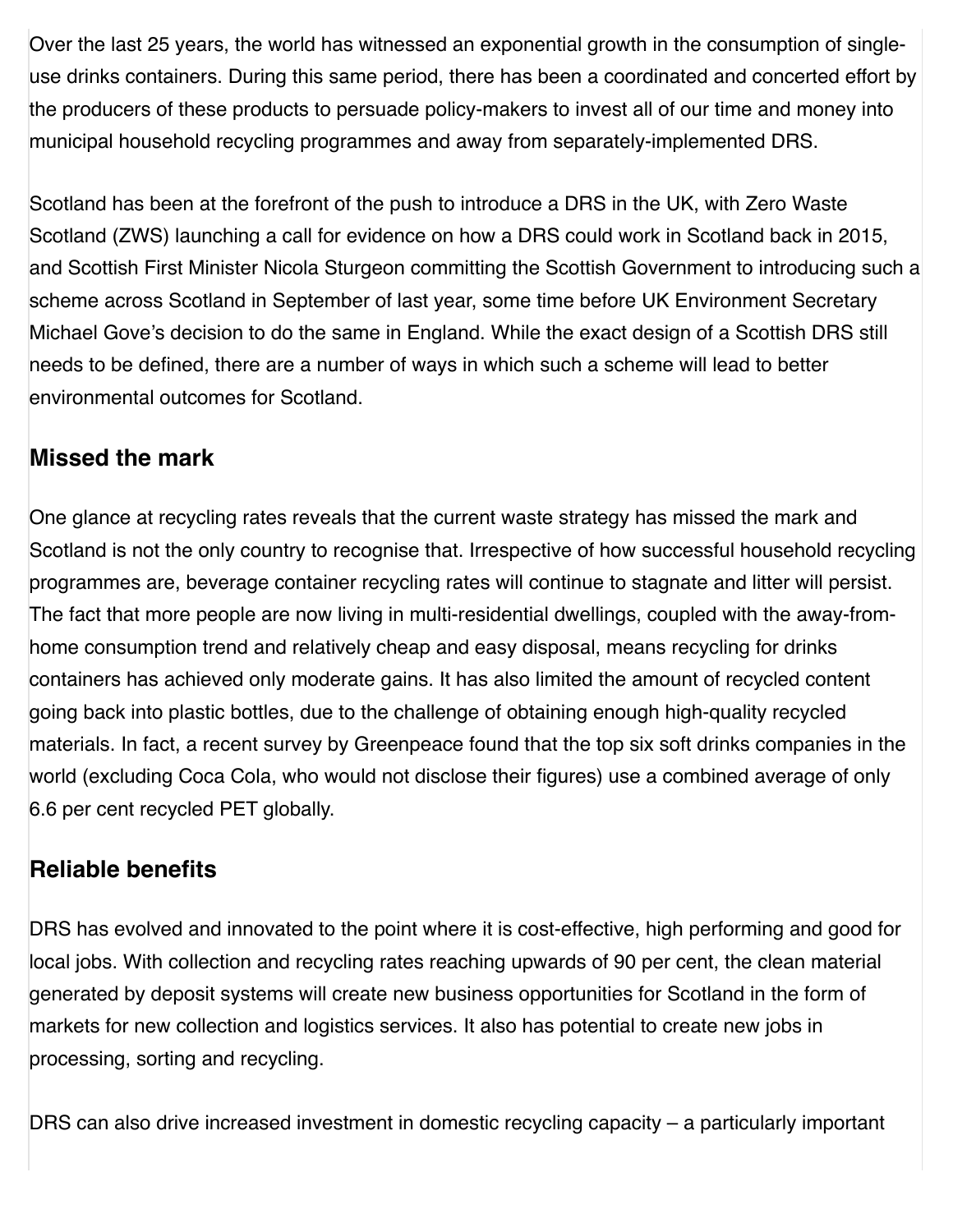factor for local brand owners wanting to secure recycled feedstock. In the last few months alone several large brands, including Coca-Cola, Danone and Nestle, have committed to adopt ambitious recycled content goals.

In many ways, DRS in Scotland is about helping producers gain greater control over performance and costs by setting up a system that allows them to get their packaging back into the circular economy.

#### **Effective DRS**

Modern DRS models, such as those in Norway, Sweden, Finland, Estonia, Germany Lithuania, Oregon (USA), British Columbia (Canada), and Alberta (Canada), are run by industry and feature innovative technology that allows for efficient and convenient collection. These systems do not compete with municipal household recycling programmes, which are increasingly financed in part by brandowners of non-beverage packaging. Rather, they complement each other and save municipalities money through reduced collection, processing, disposal and litter costs. They also allow municipalities to focus their collection efforts on other items like food waste and recyclables generated at home.

#### **What about retailers?**

Opponents of DRS have cited the negative impact on retailers, who have to provide space and manpower to process deposit redemptions and store returned containers. The tides they a-changing, however, and support is growing from the retail sector to set up mandatory deposit return schemes to increase recycling and tackle marine pollution.

For example, in late 2017, UK retailers Co-Op, Iceland, Tesco, Lidl, Waitrose and Marks & Spencer all indicated that they would be open to introducing a deposit system for plastic bottles and have urged other retailers to follow suit.

Retailers can earn new sources of revenue through a handling fee paid for each container returned, or by simply leasing out some space for a third party operator. A number of studies have also found that when retailers provide a convenient return location for used containers, they benefit from increased sales and consumer footfall– as well as a valuable additional way to communicate with their customers.

#### **And finally…**